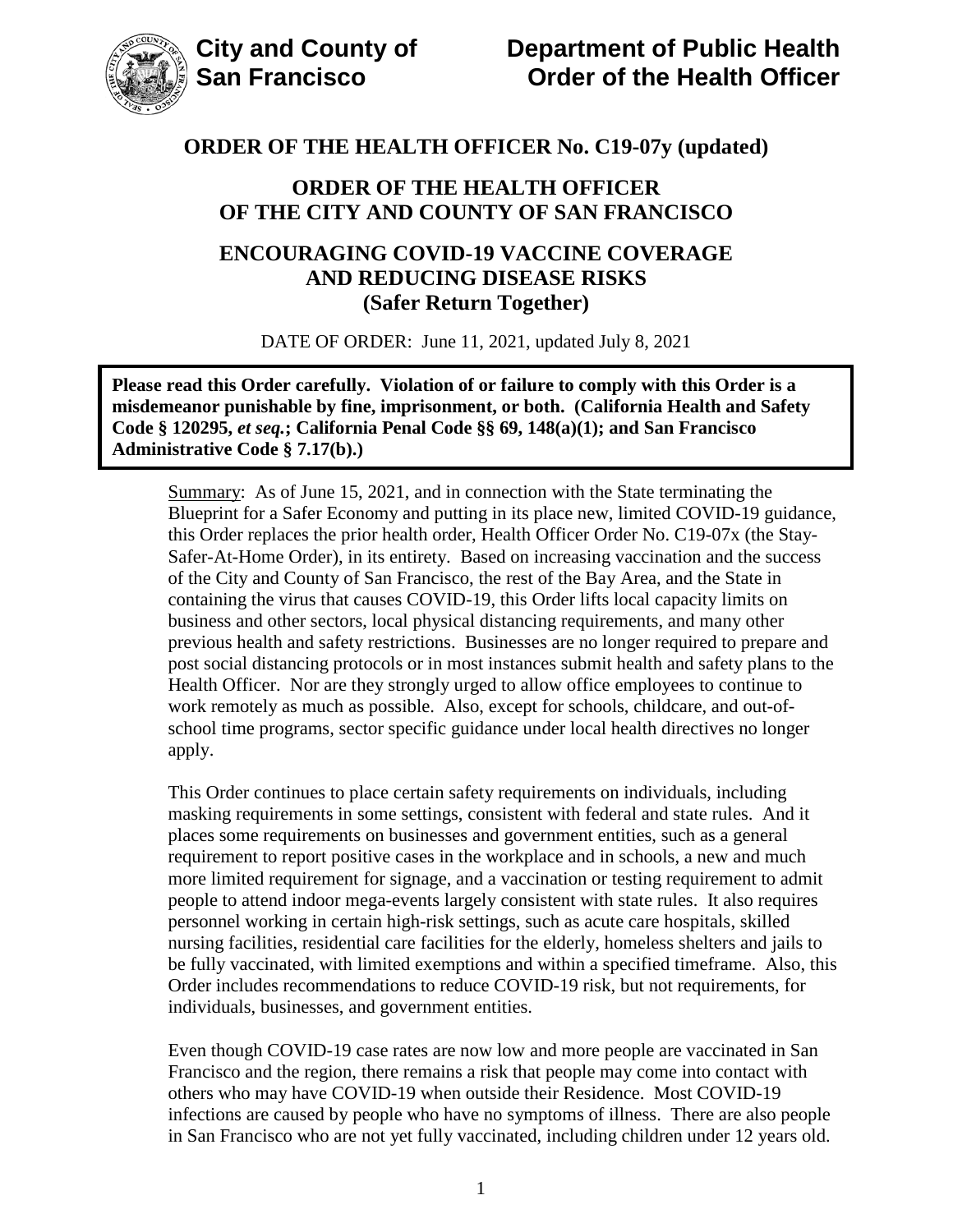

We have also seen surges in other parts of the country and the world, increasingly impacting younger adults. Everyone who is eligible, including people at risk for severe illness with COVID-19—such as unvaccinated older adults and unvaccinated individuals with health risks—and members of their households, are urged to get vaccinated as soon as they can if they have not already done so.

## **UNDER THE AUTHORITY OF CALIFORNIA HEALTH AND SAFETY CODE SECTIONS 101040, 101085, AND 120175, THE HEALTH OFFICER OF THE CITY AND COUNTY OF SAN FRANCISCO ORDERS:**

1. Definitions.

For purposes of this Order, the following initially capitalized terms have the meanings given below.

- a. *Business*. A "Business" includes any for-profit, non-profit, or educational entity, whether a corporate entity, organization, partnership or sole proprietorship, and regardless of the nature of the service, the function it performs, or its corporate or entity structure.
- b. *Cal/OSHA*. "Cal/OSHA" means the California Department of Industrial Relations, Division of Occupational Safety and Health, better known as Cal/OSHA.
- c. *CDC*. "CDC" means the United States Centers for Disease Control and Prevention.
- d. *Close Contact*. "Close Contact" means having any of following interactions with someone with COVID-19 while they were contagious: (i) being within six feet of them for a total of 15 minutes or more in a 24-hour period; (ii) living or staying overnight with them; (iii) having physical or intimate contact including hugging and kissing; (iv) taking care of them, or having being taken care of by them; or (v) having direct contact with their bodily fluids (*e.g.*, they coughed or sneezed on you or shared your food utensils). The person is considered contagious *either* if they had symptoms, from 48 hours before their symptoms began until at least 10 days after the start of symptoms, *or* if they did not have symptoms, from 48 hours before their COVID-19 test was collected until 10 days after they were tested.
- e. *County*. The "County" means the City and County of San Francisco.
- f. *COVID-19*. "COVID-19" means coronavirus disease 2019, the disease caused by the SARS-CoV-2 virus and that resulted in a global pandemic.
- g. *DPH*. "DPH" means the San Francisco Department of Public Health.
- h. *DPH Core Guidance*. "DPH Core Guidance" means the webpage and related materials titled *Core Guidance for COVID-19* that DPH regularly updates and includes health and safety recommendations for individuals and Businesses as well as web links to additional resources, available online at [www.sfdph.org/dph/covid-](https://www.sfdph.org/dph/covid-19/core-guidance.asp)[19/core-guidance.asp.](https://www.sfdph.org/dph/covid-19/core-guidance.asp)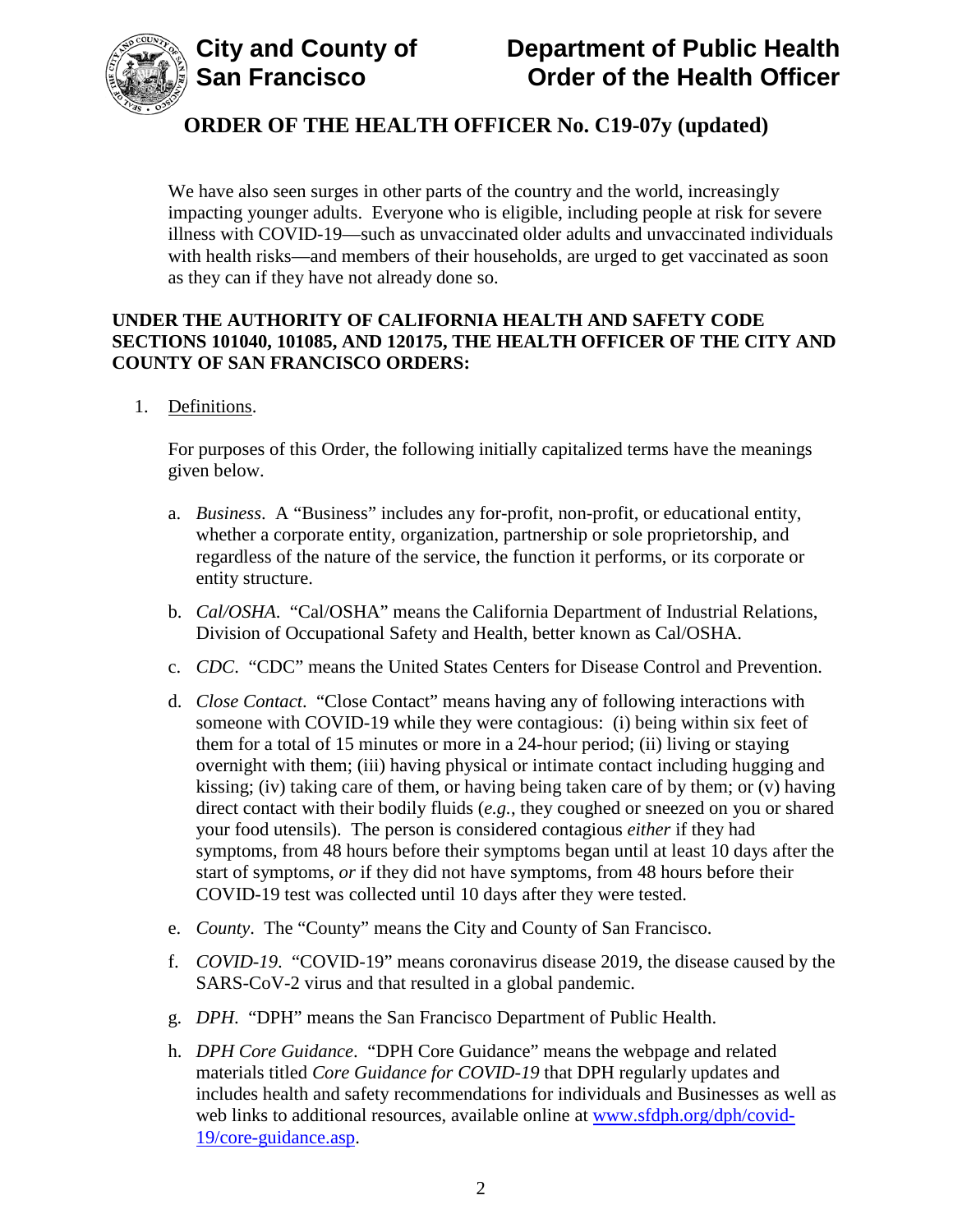

- i. *Face Covering Requirements*. "Face Covering Requirements" means the requirement to wear a Well-Fitted Mask (i) as required by federal or state law including, but not limited to, California Department of Public Health guidance and Cal/OSHA's rules and regulations; (ii) in indoor common areas of homeless shelters, emergency shelters, and cooling centers, except while sleeping, showering, engaged in personal hygiene that requires removal of face coverings, or actively eating or drinking; and (iii) in indoor common areas of jails except while sleeping, showering, engaged in personal hygiene that requires removal of face coverings, or actively eating or drinking.
- j. *FDA*. "FDA" means the United States Food and Drug Administration.
- k. *Fully Vaccinated*. "Fully Vaccinated" means two weeks after completing the entire recommended series of vaccination (usually one or two doses) with a vaccine authorized to prevent COVID-19 by the FDA, including by way of an emergency use authorization, or by the World Health Organization. For example, as of the date of issuance of this Order, an individual would be fully vaccinated at least two weeks after receiving a second dose of the Pfizer or Moderna COVID-19 vaccine or two weeks after receiving the single dose Johnson & Johnson's Janssen COVID-19 vaccine. The following are acceptable as proof of full vaccination: (i) the CDC vaccination card, which includes name of person vaccinated, type of vaccine provided, and date last dose administered, (ii) a photo of a vaccination card as a separate document, (iii) a photo of the a vaccination card stored on a phone or electronic device, (iv) documentation of vaccination from a healthcare provider, or (v) written self-attestation of vaccination signed (including an electronic signature) under penalty of perjury and containing the name of the person vaccinated, type of vaccine taken, and date of last dose administered, or (vi) a personal digital COVID-19 vaccine record issued by the State of California and available by going to [myvaccinerecord.cdph.ca.gov](https://myvaccinerecord.cdph.ca.gov/) or similar documentation issued by another State, local, or foreign governmental jurisdiction. If any state or federal agency uses a more restrictive definition of what it means to be Fully Vaccinated or to prove that status for specified purposes (such as Cal/OSHA rules for employers in workplaces), then that more restrictive definition controls for those purposes. Also, to the extent Cal/OSHA approves an alternate means of documenting whether an employee is "fully vaccinated," even if less restrictive than the definition contained here, employers may use the Cal/OSHA standard to document their employees' vaccination status.
- l. *Health Officer*. "Health Officer" means the Health Officer of the City and County of San Francisco.
- m. *High-Risk Settings*. "High-Risk Settings" means certain care or living settings involving many people, including many congregate settings, where vulnerable populations reside out of necessity and where the risk of COVID-19 transmission is high, consisting of general acute care hospitals, skilled nursing facilities, residential care facilities for the elderly, homeless shelters, and jails.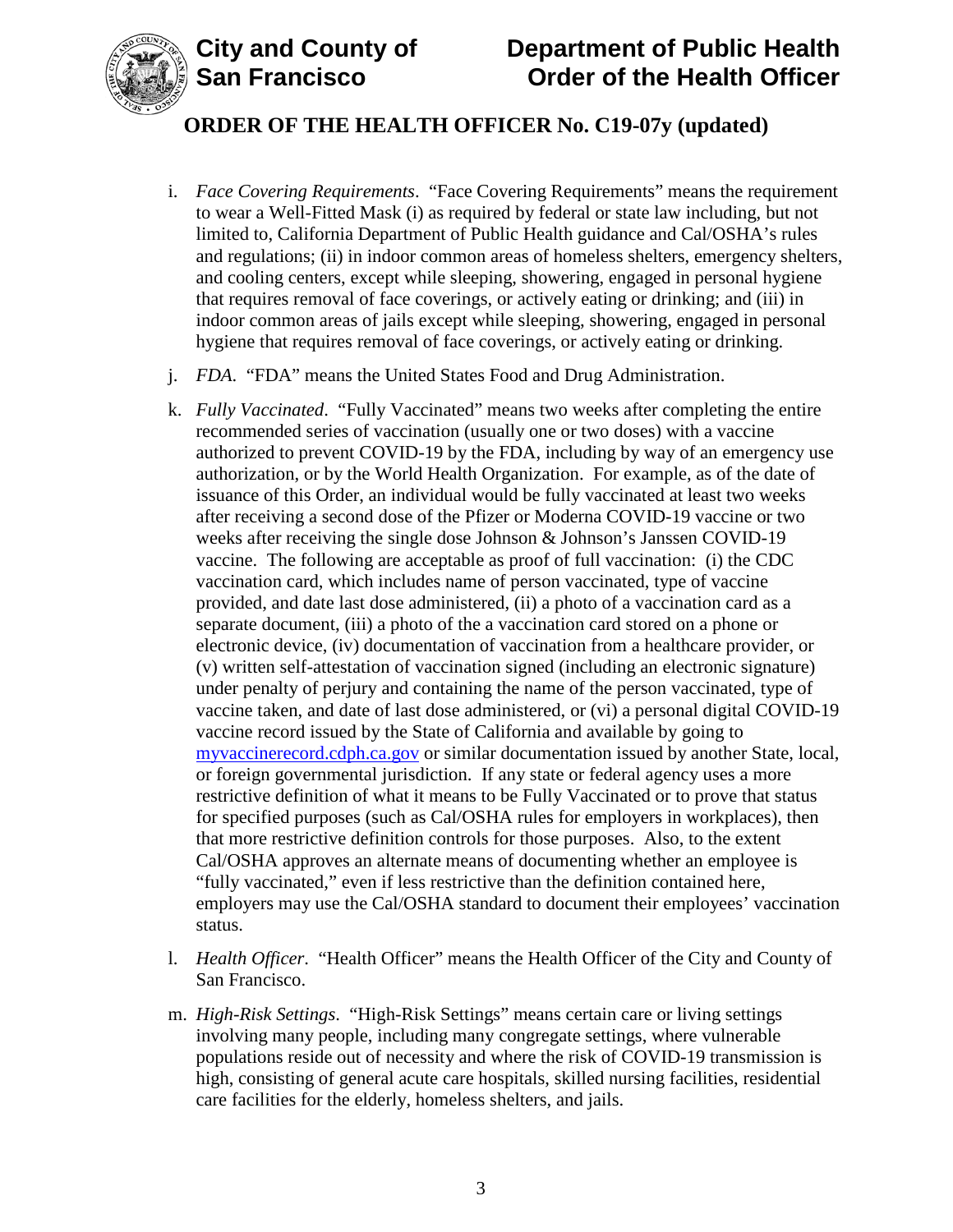

- n. *Household*. "Household" means people living in a single Residence or shared living unit. Households do not refer to individuals who live together in an institutional group living situation such as in a dormitory, fraternity, sorority, monastery, convent, or residential care facility.
- o. *Qualifying Medical Reason*. "Qualifying Medical Reason" means a medical condition or disability recognized by the FDA or CDC as a contra-indication to COVID-19 vaccination.
- p. *Mega-Event*. "Mega-Event" means an event with either more than 5,000 people attending indoors or more than 10,000 people attending outdoors, consistent with the definition of those events in the State's Post-Blueprint Guidance. As provided in the State's Post-Blueprint Guidance, a Mega-Event may have either assigned or unassigned seating, and may be either general admission or gated, ticketed and permitted events.
- q. *Personnel*."Personnel" means the following people who provide goods or services associated with a Business in the County: employees; contractors and sub-contractors (such as those who sell goods or perform services onsite or who deliver goods for the Business); independent contractors; vendors who are permitted to sell goods onsite; volunteers; and other individuals who regularly provide services onsite at the request of the Business. "Personnel" includes "gig workers" who perform work via the Business's app or other online interface, if any.
- r. *Religious Beliefs*. "Religious Beliefs" means a sincerely held religious belief, practice, or observance.
- s. *Residence*. "Residence" means the location a person lives, even if temporarily, and includes single-family homes, apartment units, condominium units, hotels, motels, shared rental units, and similar facilities. Residences also include living structures and outdoor spaces associated with those living structures, such as patios, porches, backyards, and front yards that are only accessible to a single family or Household.
- t. *Schools*. "Schools" mean public and private schools operating in the County, including independent, parochial, and charter schools.
- u. *State's Post-Blueprint Guidance*. The "State's Post-Blueprint Guidance" means the guidance entitled "Beyond the Blueprint for Industry and Business Sectors" that the California Department of Public Health issued on May 21, 2021 and that applies from June 15, 2021 through October 1, 2021, including as the State may extend, update or supplement that guidance in the future. (See [www.cdph.ca.gov/Programs/CID/](https://www.cdph.ca.gov/Programs/CID/DCDC/Pages/COVID-19/Beyond-Blueprint-Framework.aspx) [DCDC/Pages/COVID-19/Beyond-Blueprint-Framework.aspx.](https://www.cdph.ca.gov/Programs/CID/DCDC/Pages/COVID-19/Beyond-Blueprint-Framework.aspx))
- v. *Tested*. "Tested" means to have a negative test for the virus that causes COVID-19 within the prior 72 hours. Both nucleic acid (including polymerase chain reaction (PCR)) and antigen tests are acceptable. The following are acceptable as proof of a negative COVID-19 test result: a printed document (from the test provider or laboratory) or an email, text message, webpage, or application (app) screen displayed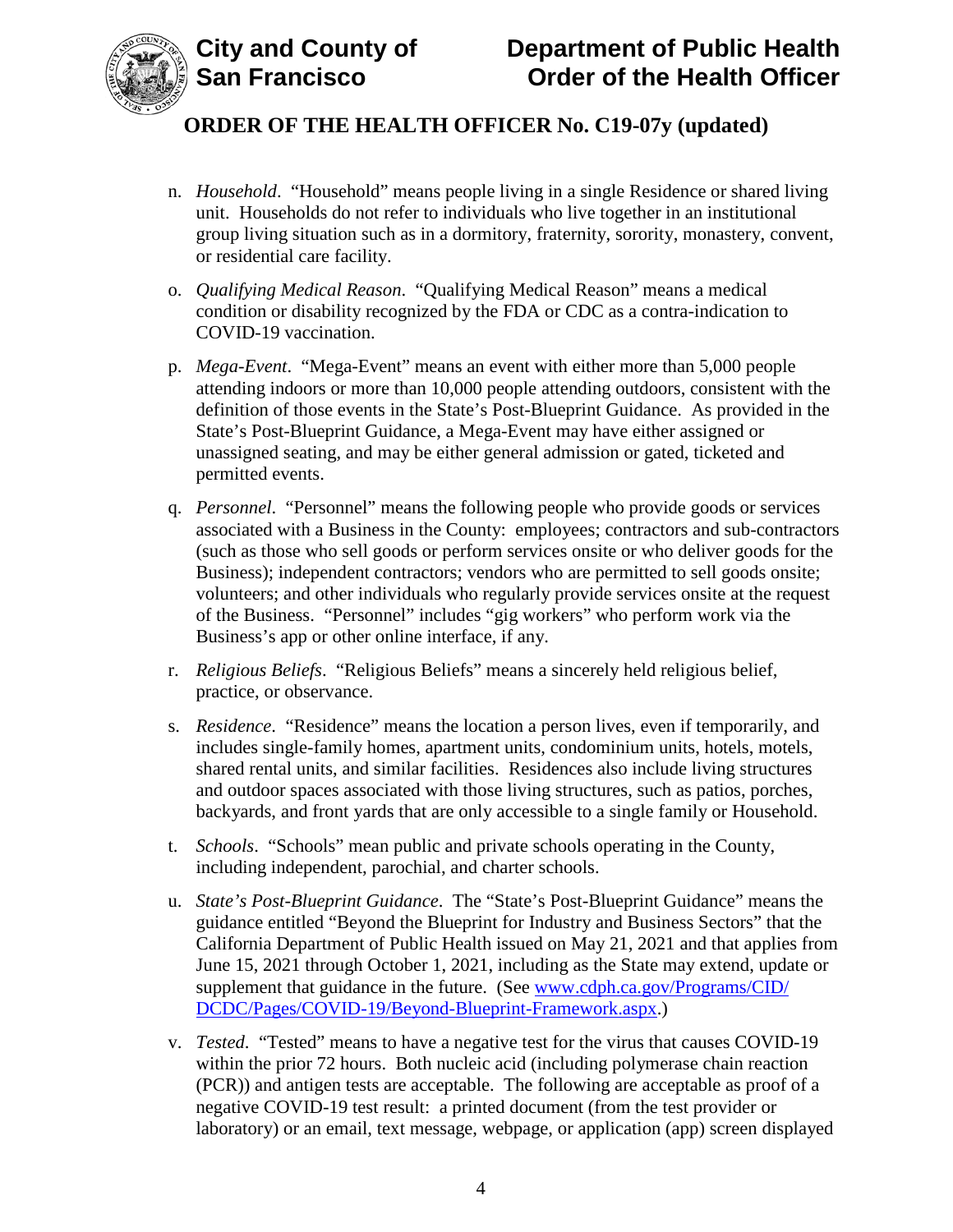



on a phone or mobile device from the test provider or laboratory. The information should include person's name, type of test performed, negative test result, and date the test was administered. If any state or federal agency uses a more restrictive definition of what it means to be Tested for specified purposes (such as Cal/OSHA rules for employers in workplaces), then that more restrictive definition controls for those purposes.

- w. *Ventilation Guidelines*. "Ventilation Guidelines" means ventilation guidance from recognized authorities such as the CDC, the American Society of Heating, Refrigerating and Air-Conditioning Engineers, or the State of California, including Cal/OSHA. The DPH Core Guidance also includes ventilation guidelines.
- x. *Well-Fitted Mask*. A "Well-Fitted Mask" means a face covering that is well-fitted to an individual and covers the nose and mouth especially while talking, consistent with the Face Covering Requirements. DPH guidance regarding Well-Fitted Masks may be found at [www.sfcdcp.org/maskingupdate.](http://www.sfcdcp.org/maskingupdate) A non-vented N95 mask is strongly recommended as a Well-Fitted Mask, even if not fit-tested, to provide maximum protection. A Well-Fitted Mask does not include a scarf, ski mask, balaclava, bandana, turtleneck, collar, or single layer of fabric or any mask that has an unfiltered one-way exhaust valve.
- 2. Purpose and Intent.
	- a. Purpose. The public health threat from COVID-19 is decreasing in the County, the Bay Area, and the State. But COVID-19 continues to pose a risk especially to individuals who are not fully vaccinated, and certain safety measures continue to be necessary to protect against COVID-19 cases and deaths. Vaccination is the most effective method to prevent transmission and ultimately COVID-19 hospitalizations and deaths. It is important to ensure that as many eligible people as possible are vaccinated against COVID-19. Further, it is critical to ensure there is continued reporting of cases to protect individuals and the larger community. Accordingly, this Order allows Businesses, schools, and other activities to resume fully while at the same time putting in place certain requirements designed to (1) extend vaccine coverage to the greatest extent possible; (2) limit transmission risk of COVID-19; (3) contain any COVID-19 outbreaks; and (4) generally align with guidance issued by the CDC and the State relating to COVID-19 except in limited instances where local conditions require more restrictive measures. This Order is based on evidence of continued community transmission of SARS-CoV-2 within the County as well as scientific evidence and best practices to prevent transmission of COVID-19. The Health Officer will continue to monitor data regarding the evolving scientific understanding of the risks posed by COVID-19, including the impact of vaccination, and may amend or rescind this Order based on analysis of that data and knowledge.
	- b. Intent. The primary intent of this Order is to continue to protect the community from COVID-19 and to also increase vaccination rates to reduce transmission of COVID-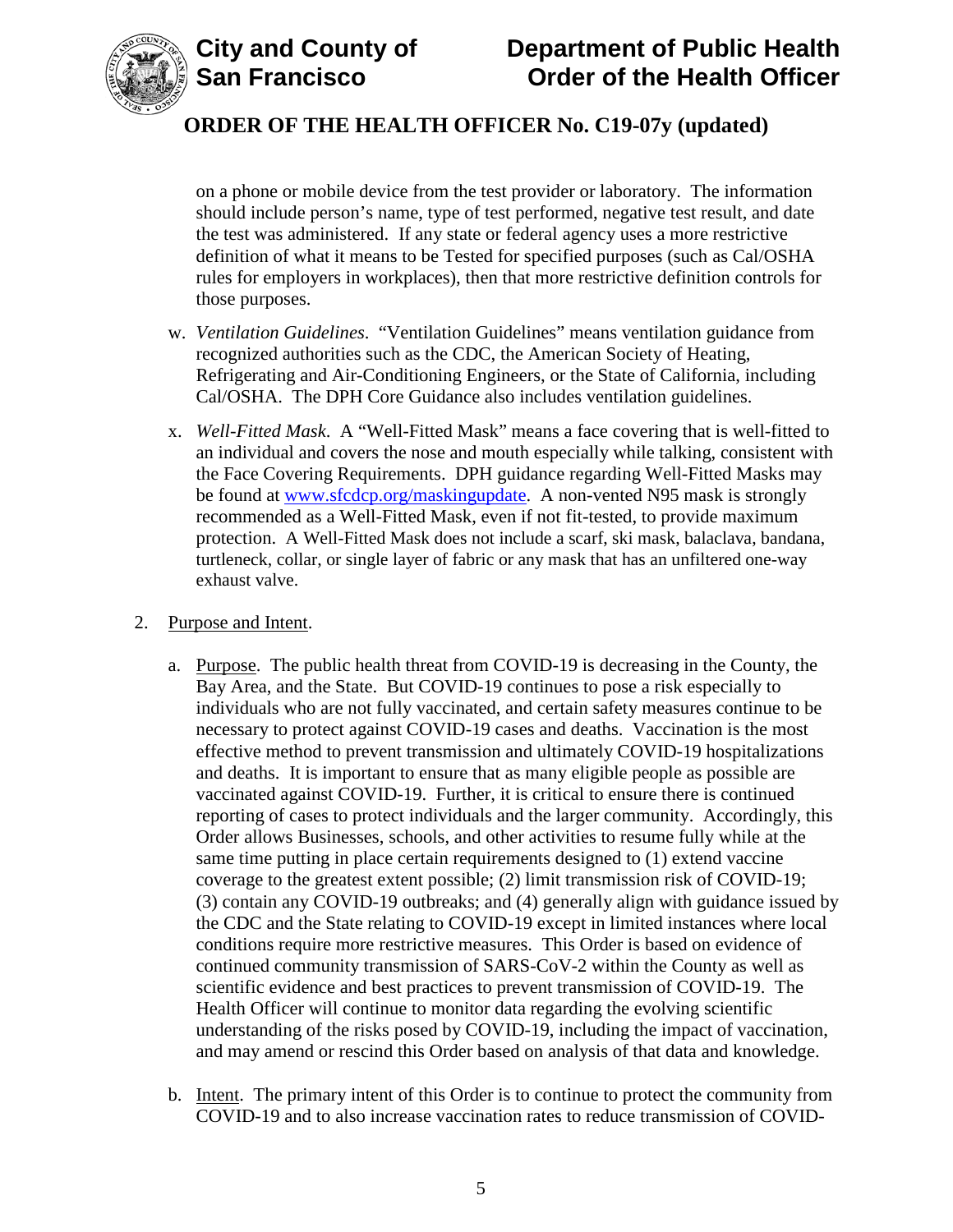

19 long-term, so that the whole community is safer and the COVID-19 health emergency can come to an end.

- c. Interpretation. All provisions of this Order must be interpreted to effectuate the purposes and intent of this Order as described above. The summary at the beginning of this Order as well as the headings and subheadings of sections contained in this Order are for convenience only and may not be used to interpret this Order. In the event of any inconsistency between the summary, headings, or subheadings and the text of this Order, the text will control. Certain initially capitalized terms used in this Order have the meanings given them in Section 1 above. The interpretation of this Order in relation to the health orders or guidance of the State is described in Section 10 below.
- d. Application. This Order applies to all individuals, Businesses, and other entities in the County. For clarity, the requirements of this Order apply to all individuals who do not currently reside in the County when they are in the County. Governmental entities must follow the requirements of this Order that apply to Businesses, unless otherwise specifically provided in this Order or directed by the Health Officer.
- e. DPH Core Guidance. All individuals and Businesses are strongly urged to follow the DPH Core Guidance, containing health and safety recommendations for COVID-19.
- f. Effect of Failure to Comply. Failure to comply with any of the provisions of this Order constitutes an imminent threat and menace to public health, constitutes a public nuisance, and is punishable by fine, imprisonment, or both, as further provided in Section 12 below.
- 3. General Requirements for Individuals.
	- a. Vaccination. Individuals are strongly urged to get Fully Vaccinated as soon as they are able to. In particular, people at risk for severe illness with COVID-19—such as unvaccinated older adults and unvaccinated individuals with health risks—and members of their Household, are urged to get Fully Vaccinated as soon as they can. Information about who is at increased risk of severe illness and people who need to take extra precautions can be found at [www.cdc.gov/coronavirus/2019-ncov/need](https://www.cdc.gov/coronavirus/2019-ncov/need-extra-precautions/people-at-increased-risk.html)[extra-precautions/people-at-increased-risk.html.](https://www.cdc.gov/coronavirus/2019-ncov/need-extra-precautions/people-at-increased-risk.html) For those who are not yet Fully Vaccinated, staying home or choosing outdoor activities as much as possible with physical distancing from other Households whose vaccination status is unknown is the best way to prevent the risk of COVID-19 transmission. Fully Vaccinated individuals are subject to fewer restrictions as provided in this Order, and there are allowances for certain large gatherings where all the participants are Fully Vaccinated or Tested.
	- b. Face Coverings. All persons must follow the Face Covering Requirements. People should be respectful of an individual's decision to wear face coverings even in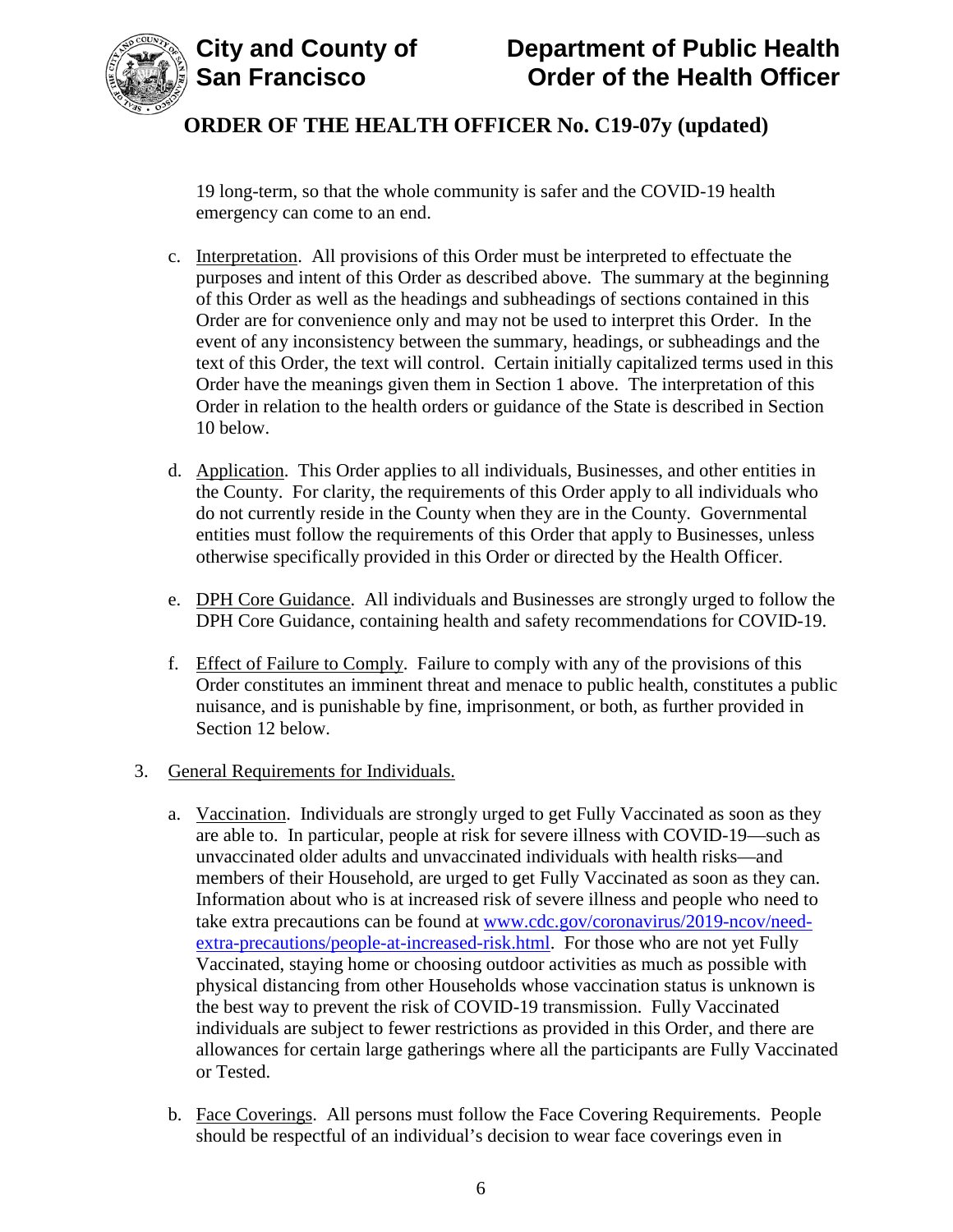

# **City and County of Department of Public Health Order of the Health Officer**

# **ORDER OF THE HEALTH OFFICER No. C19-07y (updated)**

settings where they are not required, and no Business or other person should take an adverse action against individuals who chose to wear a face covering to protect their health. Under current federal law, when riding or waiting to ride on public transit people who are inside the vehicle or other mode of transportation or are indoors at a public transit stop or station, must wear Well-Fitted Masks. This requirement extends to all modes of transportation other than private vehicles, such as airplanes, trains, subways, buses, taxis, ride-shares, maritime transportation, street cars, cable cars, and school buses. But any passenger who is outdoors or in open-air areas of the mode of transportation, such as open-air areas of ferries, buses, and cable-cars, is not required by federal law to wear a face covering. Personnel and passengers on public transit are urged to get Fully Vaccinated, and those who are not Fully Vaccinated are strongly urged to wear a Well-Fitted Mask or respirator. Under Cal/OSHA's rules and regulations, employers may also be required to ensure employees continue to wear Well-Fitted Masks or respirators, particularly in indoor settings.

- c. Monitor for Symptoms. Individuals should monitor themselves for symptoms of COVID-19. A list of COVID-19 symptoms is available online at [www.cdc.gov/coronavirus/2019-ncov/symptoms-testing/symptoms.html.](https://www.cdc.gov/coronavirus/2019-ncov/symptoms-testing/symptoms.html) Anyone with any symptom that is new or not explained by another condition must comply with subsections 3.d and 3.e below regarding isolation and quarantine.
- d. Isolation. Anyone who (i) has a positive COVID-19 test result, (ii) is diagnosed with COVID-19, or (iii) has a COVID-19 symptom that is new or not explained by another condition must refer to the latest COVID-19 isolation health directive (available online at [www.sfdph.org/directives\)](https://www.sfdph.org/directives) and follow the requirements detailed there.
- e. Quarantine. Anyone who had Close Contact with someone with COVID-19 must refer to the latest COVID-19 quarantine health directive (available online at [www.sfdph.org/directives\)](https://www.sfdph.org/directives) and follow the requirements detailed there.
- f. Moving to, Traveling to, or Returning to the County. Everyone is strongly encouraged to comply with any State travel advisories and CDC travel guidelines (available online at [www.cdc.gov/coronavirus/2019-ncov/travelers/travel-during](https://www.cdc.gov/coronavirus/2019-ncov/travelers/travel-during-covid19.html)[covid19.html\)](https://www.cdc.gov/coronavirus/2019-ncov/travelers/travel-during-covid19.html).
- g. Large indoor gatherings. Individuals who are neither Fully Vaccinated nor Tested are urged to wear Well-Fitted Masks and maintain physical distance when they are in large indoor gatherings with members of other Households whose vaccination status is unknown, such as public meetings. Nothing in this section limits any requirements that apply under this Order to indoor Mega-Events or that Cal/OSHA or other State authority may impose on any indoor setting involving large gatherings.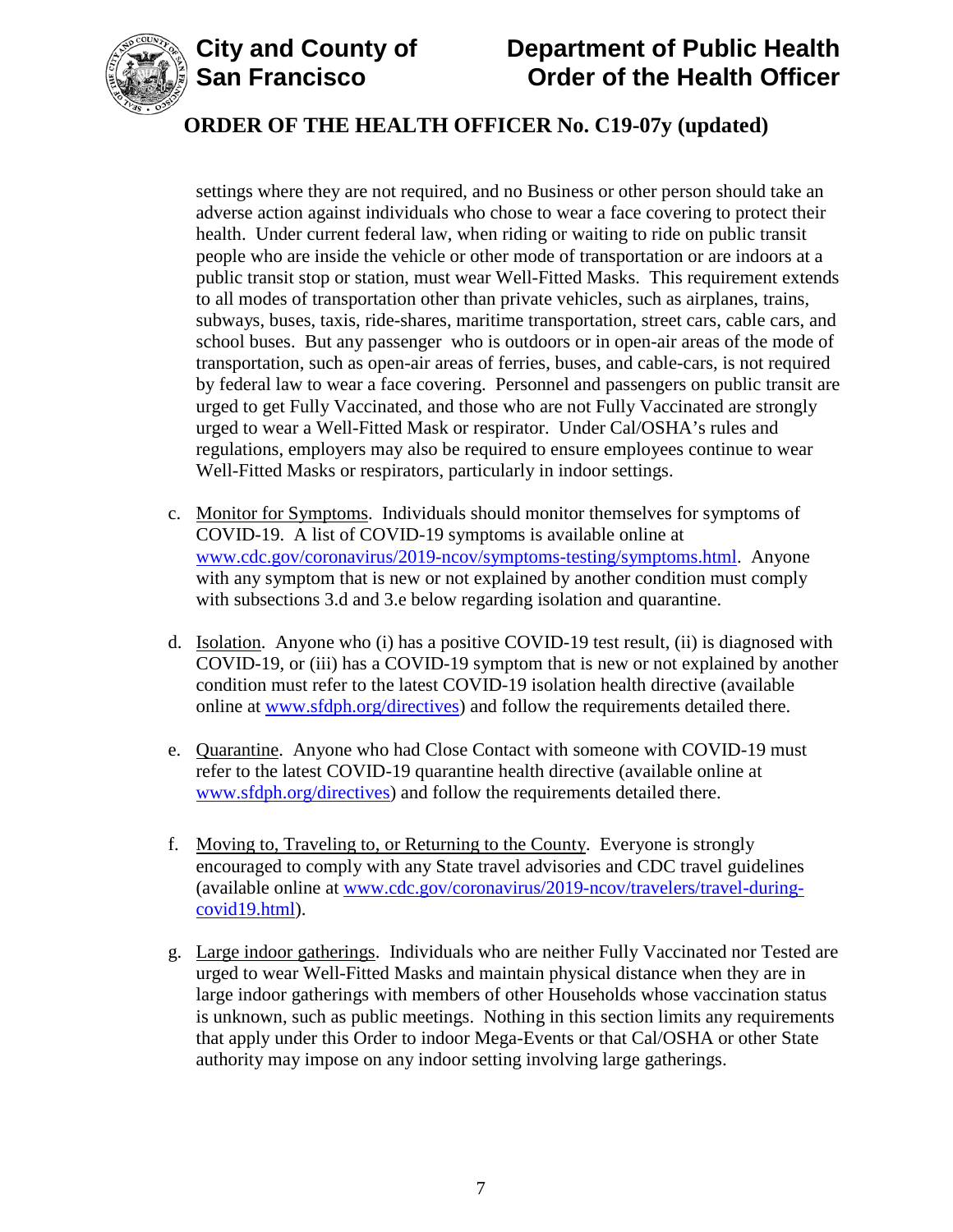

## 4. General Requirements for Businesses and Governmental Entities.

- a. Encourage Activities that Can Occur Outdoors. All Businesses and governmental entities are urged to consider moving operations or activities outdoors, if feasible and to the extent allowed by local law and permitting requirements, because there is generally less risk of COVID-19 transmission outdoors as opposed to indoors.
- b. Personnel Health Screening. Businesses and governmental entities must develop and implement a process for screening Personnel for COVID-19 symptoms, but this requirement does not mean they must perform on-site screening of Personnel. Businesses and governmental entities should ask Personnel to evaluate their own symptoms before reporting to work. If Personnel have symptoms consistent with COVID-19, they should follow subsections 3.d and 3.e above.
- c. Businesses Must Allow Personnel to Stay Home When Sick. Businesses are required to follow Cal/OSHA rules and regulations allowing Personnel to stay home where they have symptoms associated with COVID-19 that are new or not explained by another condition or if they have been diagnosed with COVID-19 (by a test or a clinician) even if they have no symptoms, and to not to have those Personnel return to work until they have satisfied certain conditions, all as further set forth in the Cal/OSHA rules. Also, Businesses must comply with California Senate Bill 95 (Labor Code, sections 248.2 and 248.3), which provides that employers with more than 25 employees must give every employee 80 hours of COVID-related sick leave retroactive to January 1, 2021 and through September 30, 2021 (pro-rated for less than full time employees), including that employees may use this paid sick leave to get vaccinated or for post-vaccination illness. Each Business is prohibited from taking any adverse action against any Personnel for staying home in any of the circumstances described in this subsection.
- d. Signage.
	- i. Signage for Patrons. All Businesses and governmental entities are required to conspicuously post signage reminding individuals of COVID-19 prevention best practices to reduce transmission: Get vaccinated; Stay home if sick, and talk to your doctor; Wear a mask for added protection; Maximize fresh air; and Clean your hands. Sample signage is available online at [sf.gov/outreach](https://sf.gov/outreach-toolkit-coronavirus-covid-19)[toolkit-coronavirus-covid-19.](https://sf.gov/outreach-toolkit-coronavirus-covid-19)
	- ii. Signage for Employees. All Businesses and governmental entities are required to post signs in employee break rooms or areas encouraging employees to get vaccinated and informing them how to obtain additional information. Sample signage is available online at [sf.gov/outreach-toolkit](https://sf.gov/outreach-toolkit-coronavirus-covid-19)[coronavirus-covid-19.](https://sf.gov/outreach-toolkit-coronavirus-covid-19)
- e. Ventilation Guidelines. All Businesses and governmental entities with indoor operations are urged to review the Ventilation Guidelines and implement ventilation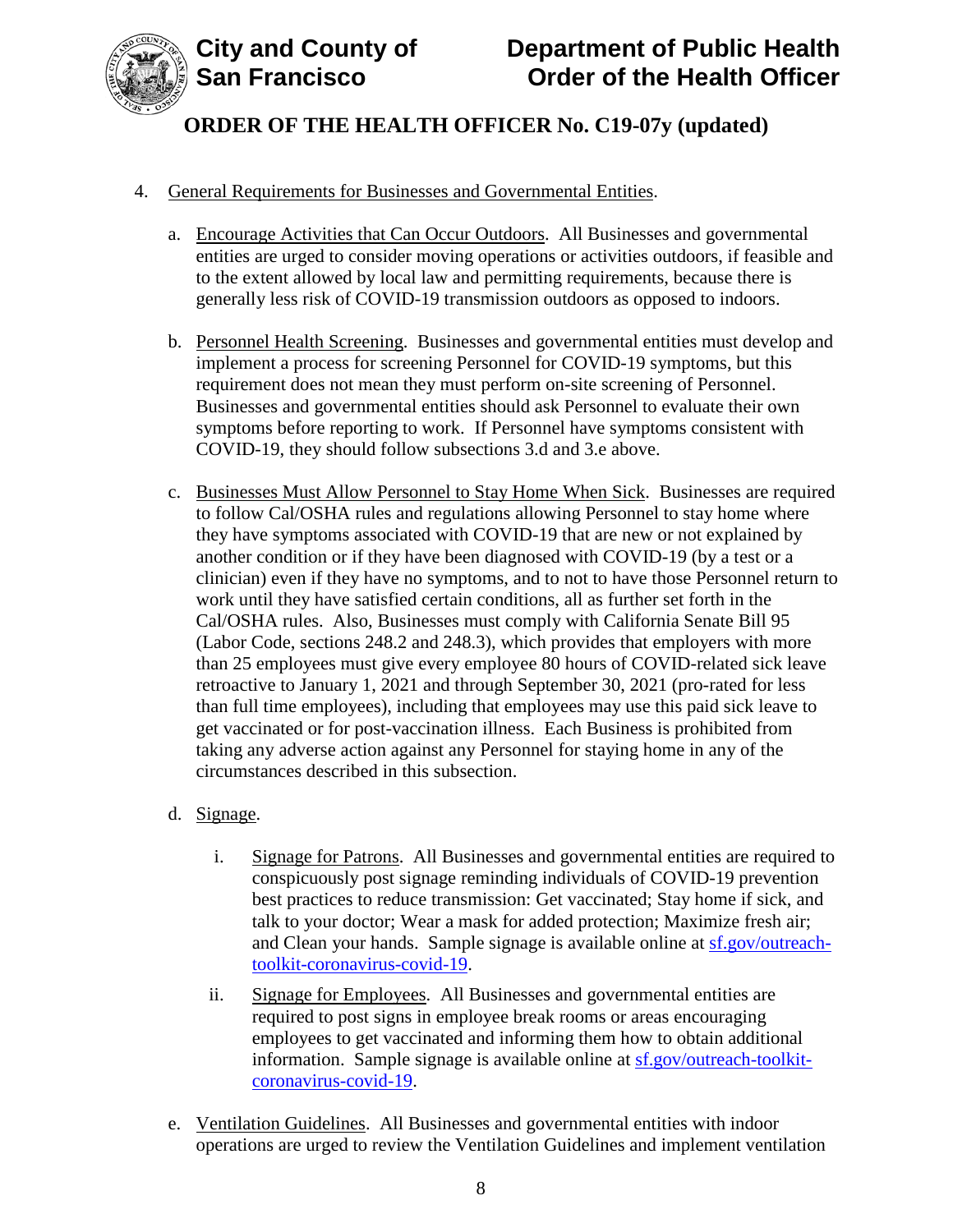

# **City and County of Department of Public Health Order of the Health Officer**

# **ORDER OF THE HEALTH OFFICER No. C19-07y (updated)**

strategies for indoor operations as feasible. Nothing in this subsection limits any ventilation requirements that apply to particular settings under federal, state, or local law.

f. Mandatory Reporting by Businesses and Governmental Entities. Consistent with Cal/OSHA rules and regulations, Businesses and governmental entities must require that all Personnel immediately alert the Business or governmental entity if they test positive for COVID-19 and were present in the workplace either (1) within the 48 hours before onset of symptoms or within 10 days after onset of symptoms if they were symptomatic; or (2) within 48 hours before the date on which they were tested or within 10 days after the date on which they were tested if they were asymptomatic. If a Business or governmental entity learns that three or more of its Personnel are confirmed positive cases of COVID-19 and visited the workplace during their high-risk exposure period at any time during a 14-day period (*i.e.*, three cases onsite within a 14 day period), then the entity must call DPH at 628-217-6100 immediately to report the cases and in any event no later than the next business day after learning of those positive cases. Businesses and governmental entities must also comply with all case investigation and contact tracing measures directed by DPH including providing any information requested within the timeframe provided by DPH, instructing Personnel to follow isolation and quarantine protocols specified by DPH, and excluding positive cases and unvaccinated close contacts from the workplace during these isolation and quarantine periods.

Schools and Programs for Children and Youth are subject to separate reporting requirements set forth in Health Officer Directive Nos. 2020-33 and 2020-14, respectively, including as those directives are updated in the future.

## 5. Schools and Programs for Children and Youth

- a. Schools. Based on extremely low COVID-19 case rates throughout the region, and the demonstrated low risk of transmission in school settings, the Health Officer strongly believes that schools can and should reopen in full for in-person classes for all grades at the beginning of the 2021/2022 school year. Largely because not all children are eligible to be vaccinated against COVID-19 at this time, schools must follow the health and safety requirements set forth in Health Officer Directive No. 2020-33, including as it may be amended in the future, to ensure the safety of all students and Personnel at the school site.
- b. Programs for Children and Youth. Largely because not all children are eligible to be vaccinated against COVID-19 at this time, the following Programs for Children and Youth must operate in compliance with the health and safety requirements set forth in Health Officer Directive No. 2020-14, including as it may be amended in the future: (1) group care facilities for children who are not yet in elementary school—including, for example, licensed childcare centers, daycares, family daycares, and preschools (including cooperative preschools); and (2) with the exception of schools, which are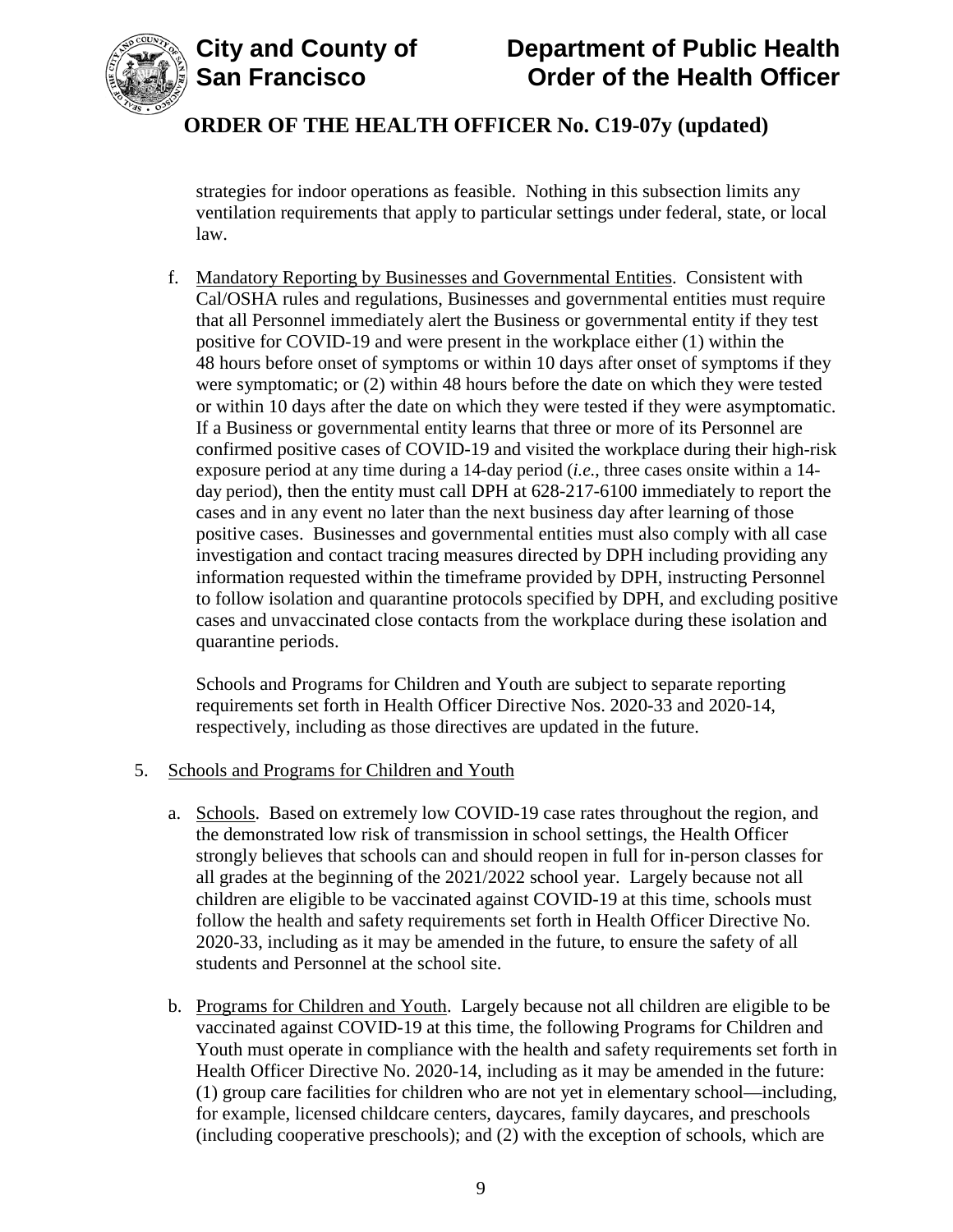



addressed in subsection a above, educational or recreational institutions or programs that provide care or supervision for school-aged children and youth—including for example, learning hubs, other programs that support and supplement distance learning in schools, school-aged childcare programs, youth sports programs, summer camps, and afterschool programs.

#### 6. Vaccination Requirements for Personnel in High-Risk Settings.

- a. No later than September 15, 2021, Businesses and governmental entities with Personnel in High-Risk Settings must:
	- i. ascertain vaccination status of all Personnel in High-Risk Settings who routinely work onsite, and ensure that before entering or working in any High-Risk Setting, all Personnel who routinely work onsite are Fully Vaccinated with any vaccine authorized to prevent COVID-19 by the FDA, including by way of an emergency use authorization, or by the World Health Organization, unless any Personnel are exempt under subsection b below;
	- ii. require any unvaccinated exempt Personnel to:
		- 1. get tested for COVID-19 at least once a week using either a nucleic acid (including polymerase chain reaction (PCR)) or antigen test; AND
		- 2. at all times at the worksite in the High-Risk Setting wear a Well-Fitted Mask meeting the requirements described below, except for limited periods while actively eating, drinking, or engaged in other activities (such as showering) where it is not possible or safe to do so.

Because of the COVID-19 risks to any unvaccinated exempt Personnel, the High-Risk Setting must provide such Personnel, on request, with a well-fitting non-vented N95 respirator and strongly encourage such Personnel to wear that respirator at all times when working with patients, residents, clients, or incarcerated people. For operators of any High-Risk Setting with access to respirator fit-testing services, "well-fitting nonvented N95 respirator" means a fit-tested N95 respirator. For all other operators of High-Risk Settings, the operator must (i) attempt to obtain fittesting from other sources such as their Workers Compensation insurance carrier and (ii) otherwise provide Personnel with a minimum of two different brands or sizes of a non-vented N95 respirator and allow the unvaccinated, exempt Personnel to choose what they believe to be the best fitting respirator when the wearer of the respirator performs a seal check (for information about use of N95 respirators, see [https://www.sfdph.org/dph/files/ig/Tips-COVID-19-N95instructions.pdf\)](https://www.sfdph.org/dph/files/ig/Tips-COVID-19-N95instructions.pdf);

iii. consistent with applicable privacy laws and regulations, maintain records of employee vaccination or exemption status; and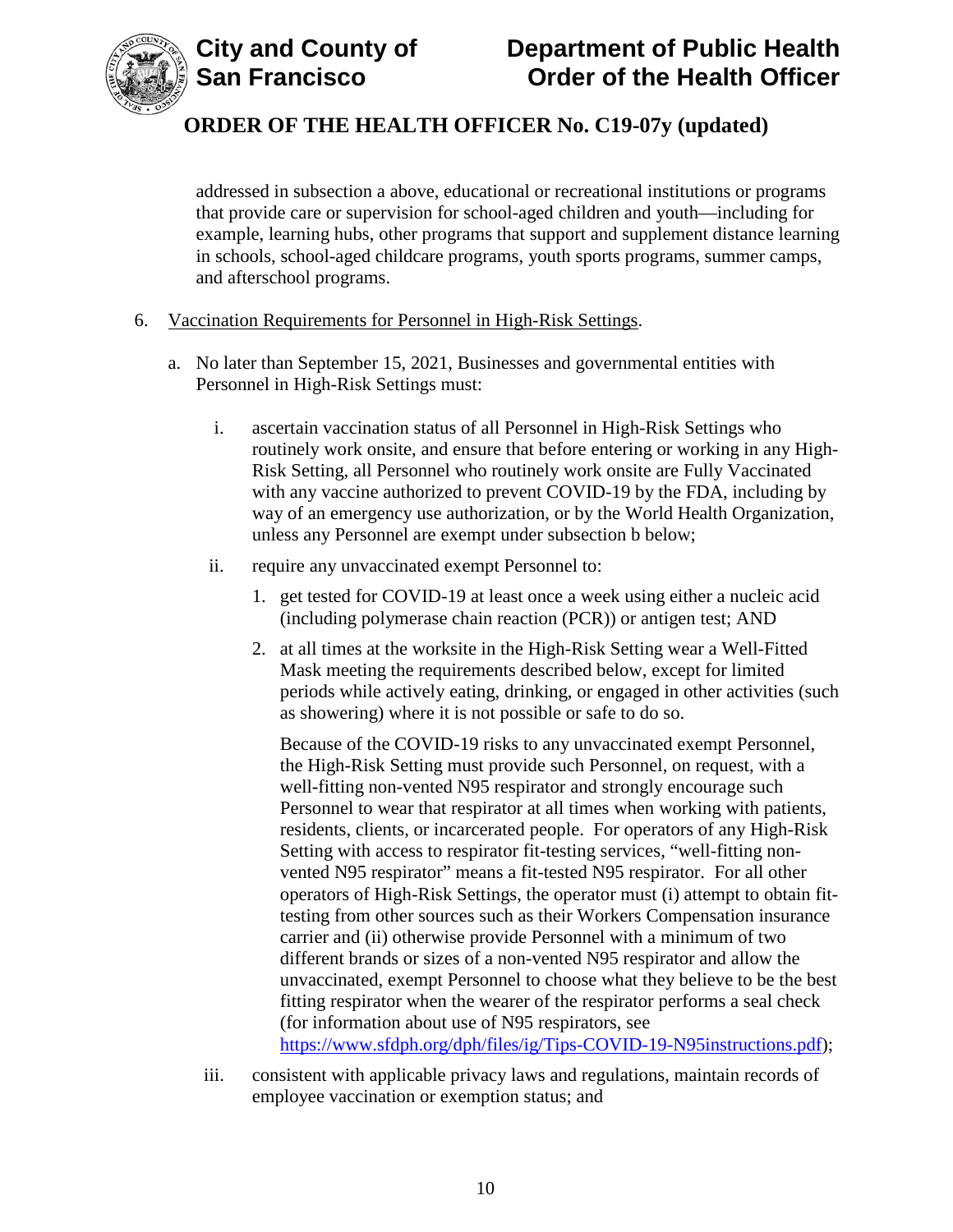



iv. provide these records to the Health Officer or other public health authorities promptly upon request, and in any event no later than the next business day after receiving the request.

For clarity, this requirement applies to Personnel in other buildings in a site containing a High-Risk Setting, such as a campus or other similar grouping of related buildings, where such Personnel do any of the following: (i) access the acute care or patient, resident, client, or incarcerated person areas of the High-Risk Setting; or (ii) work in-person with patients, residents, clients, or incarcerated people who visit those areas. All people in San Francisco who work in a clinical setting with a population that is more vulnerable to COVID-19 are strongly urged to be fully vaccinated against COVID-19.

- b. Limited Exemptions. Personnel in High-Risk Settings are exempt from the vaccination requirements under this section upon providing the requesting Business or governmental entity a declination form, signed by the individual under penalty of perjury stating either of the following: (1) the individual is declining vaccination based on Religious Beliefs or (2) the individual is excused from receiving any COVID-19 vaccine due to Qualifying Medical Reasons. As to declinations for Qualifying Medical Reasons, to be eligible for this exemption Personnel must also provide to their employer or the Business a written statement signed by a physician, nurse practitioner, or other licensed medical professional practicing under the license of a physician stating that the individual qualifies for the exemption (but the statement should not describe the underlying medical condition or disability) and indicating the probable duration of the individual's inability to receive the vaccine (or if the duration is unknown or permanent, so indicate). A sample ascertainment and declination form is available online at [www.sfdph.org/dph/covid-](https://www.sfdph.org/dph/covid-19/files/declination.pdf)[19/files/declination.pdf.](https://www.sfdph.org/dph/covid-19/files/declination.pdf) Personnel who qualify for an exemption due to Religious Beliefs or Qualifying Medical Reasons, as provided above, must still follow the requirements in subpart 6.a.ii, above.
- c. Record Keeping Requirements. Businesses or governmental entities that operate High-Risk Settings subject to this section must maintain records with following information:
	- i. For vaccinated Personnel: (1) full name and date of birth; (2) vaccine manufacturer; and (3) date of vaccine administration (for first dose and, if applicable, second dose). Nothing in this subsection is intended to prevent an employer from requesting additional information or documentation to verify vaccination status, to the extent permissible under the law.
	- ii. For unvaccinated Personnel: signed declination forms with written health care provider's statement where applicable, as described in subsection b above.
- 7. Mega-Events. All Businesses, governmental entities, and other organizations must comply with the requirements in the State's Post-Blueprint Guidance for indoor Mega-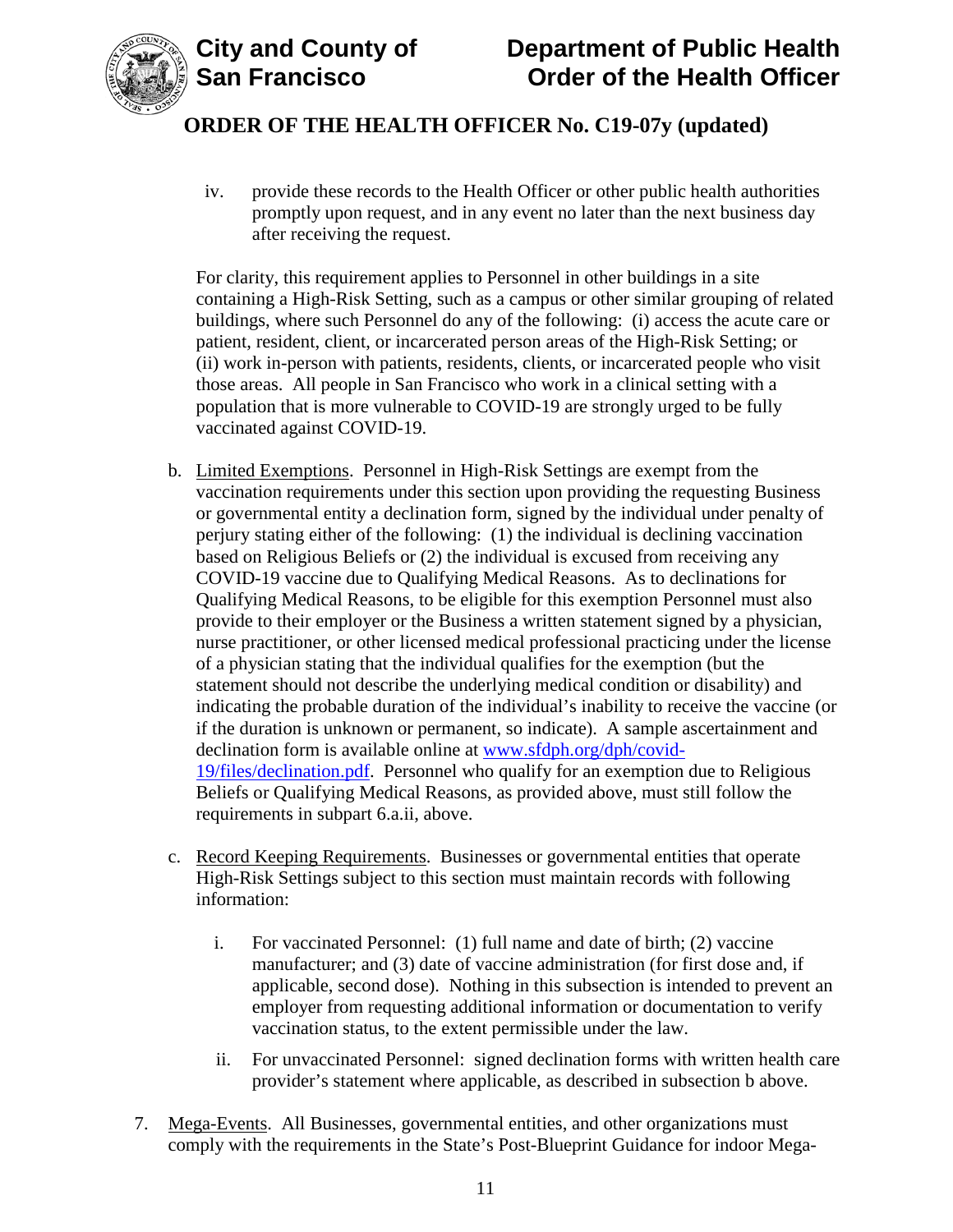

Events and are urged to follow the recommendations in the State's Post-Blueprint Guidance for outdoor Mega-Events.

For indoor Mega-Events, Personnel and patrons age 12 and up are required to show proof, before entering the facility, that they are Fully Vaccinated or Tested. A written self-attestation of vaccination signed (including an electronic signature) under penalty of perjury and containing the name of the person vaccinated, type of vaccine taken, and date of last dose administered is acceptable as proof of full vaccination only if all Personnel and patrons two-years-old and older wear a Well-Fitted Mask at all times other than while actively eating or drinking.

The host or organizer of an indoor or outdoor Mega-Event or series of Mega-Events must submit to the Health Officer a proposed plan detailing the procedures that will be implemented to minimize the risk of transmission among patrons and Personnel. Specifically, the proposed plan should include to following:

- Description of event details (date/time; expected capacity; location; and type of event).
- Contact name for the event *(i.e., a person who can be reached in the event of an* outbreak and/or who can be contacted to discuss the proposed plan).
- An explanation of how the host or organizer will have attendees meet requirements for providing their vaccination and/or testing status (if applicable).
- An explanation of how the host or organizer will communicate/message:
	- o Information to ensure that guests are aware of testing and vaccination requirements (indoors)/recommendations (outdoors);
	- o Encouragement for attendees to have completed their vaccination at least 2 weeks before the event; and
	- o The safety measures being taken.
- If the Mega-Event is being held indoors, an explanation of how the host or organizer will address face coverings.
- A description of the strategies that will be implemented to avoid stagnant crowds (this can include traffic flow, advanced ticketing, touchless payment, etc.).

Plans must be submitted to HealthPlan@sfcityatty.org at least ten business days before the planned event or, if earlier, ten business days before the date on which tickets will begin to be sold or offered to the public. If tickets are already on sale as of the date of this Order, the host or organizer must submit the plan within 30 days of the date of this Order. The host or organizer does not need advance written approval of the Health Officer or the Health Officer's designee to proceed with the Mega-Event consistent with the plan. But in the event the Health Officer identifies deficiencies in the plan, DPH will contact the host or organizer, and the host or organizer is required to work with DPH to address any and all deficiencies.

8. COVID-19 Health Indicators. The City will continue to make publicly available on its website updated data on COVID-19 case rates, hospitalizations and vaccination rates. That information can be found online at [data.sfgov.org/stories/s/San-Francisco-COVID-](https://data.sfgov.org/stories/s/San-Francisco-COVID-19-Data-and-Reports/fjki-2fab/)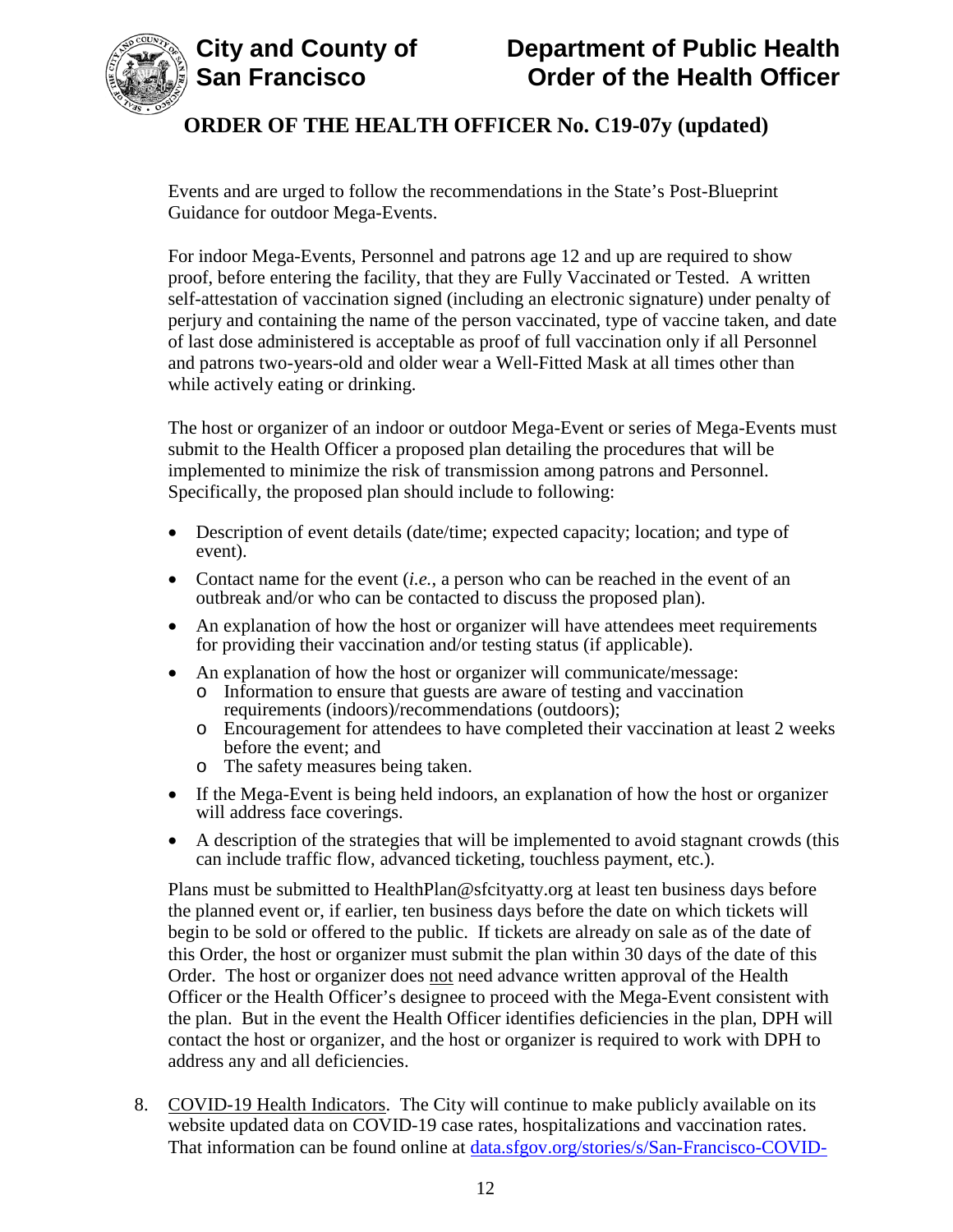

[19-Data-and-Reports/fjki-2fab/.](https://data.sfgov.org/stories/s/San-Francisco-COVID-19-Data-and-Reports/fjki-2fab/) The Health Officer will monitor this data, along with other data and scientific evidence, in determining whether to modify or rescind this Order, as further described in Section 2.a above.

- 9. Incorporation of State and Local Emergency Proclamations and Federal and State Health Orders. The Health Officer is issuing this Order in accordance with, and incorporates by reference, the emergency proclamations and other federal, state, and local orders and other pandemic-related orders described below in this Section. But this Order also functions independent of those emergency proclamations and other actions, and if any State, federal, or local emergency declaration, or any State or federal order or other guidance, is repealed, this Order remains in full effect in accordance with its terms (subject to Section 13 below).
	- a. State and Local Emergency Proclamations. This Order is issued in accordance with, and incorporates by reference, the March 4, 2020 Proclamation of a State of Emergency issued by the Governor, the February 25, 2020 Proclamation by the Mayor Declaring the Existence of a Local Emergency, and the March 6, 2020 Declaration of Local Health Emergency Regarding Novel Coronavirus 2019 (COVID-19) issued by the Health Officer, as each of them have been and may be supplemented.
	- b. State Health Orders. This Order is also issued in light of the various Orders of the State, including, but not limited to, those of the State's Public Health Officer and Cal/OSHA. The State has expressly acknowledged that local health officers have authority to establish and implement public health measures within their respective jurisdictions that are more restrictive than those implemented by the State Public Health Officer.
	- c. Federal Orders. This Order is further issued in light of federal emergency declarations and orders, including, but not limited to, the January 20, 2021 Executive Order on Protecting the Federal Workforce and Requiring Mask-Wearing, which requires all individuals in Federal buildings and on Federal land to wear masks, maintain physical distance, and adhere to other public health measures, and the February 2, 2021 Order of the CDC, which requires use of masks on public transportation, as such orders are amended, extended or supplemented.

## 10. Obligation to Follow Stricter Requirements of Orders.

Based on local health conditions, this Order includes a limited number of health and safety restrictions that are more stringent than those contained under State orders. Where a conflict exists between this Order and any state or federal public health order related to the COVID-19 pandemic, the most restrictive provision (*i.e.*, the more protective of public health) controls. Consistent with California Health and Safety Code section 131080 and the Health Officer Practice Guide for Communicable Disease Control in California, except where the State Health Officer may issue an order expressly directed at this Order and based on a finding that a provision of this Order constitutes a menace to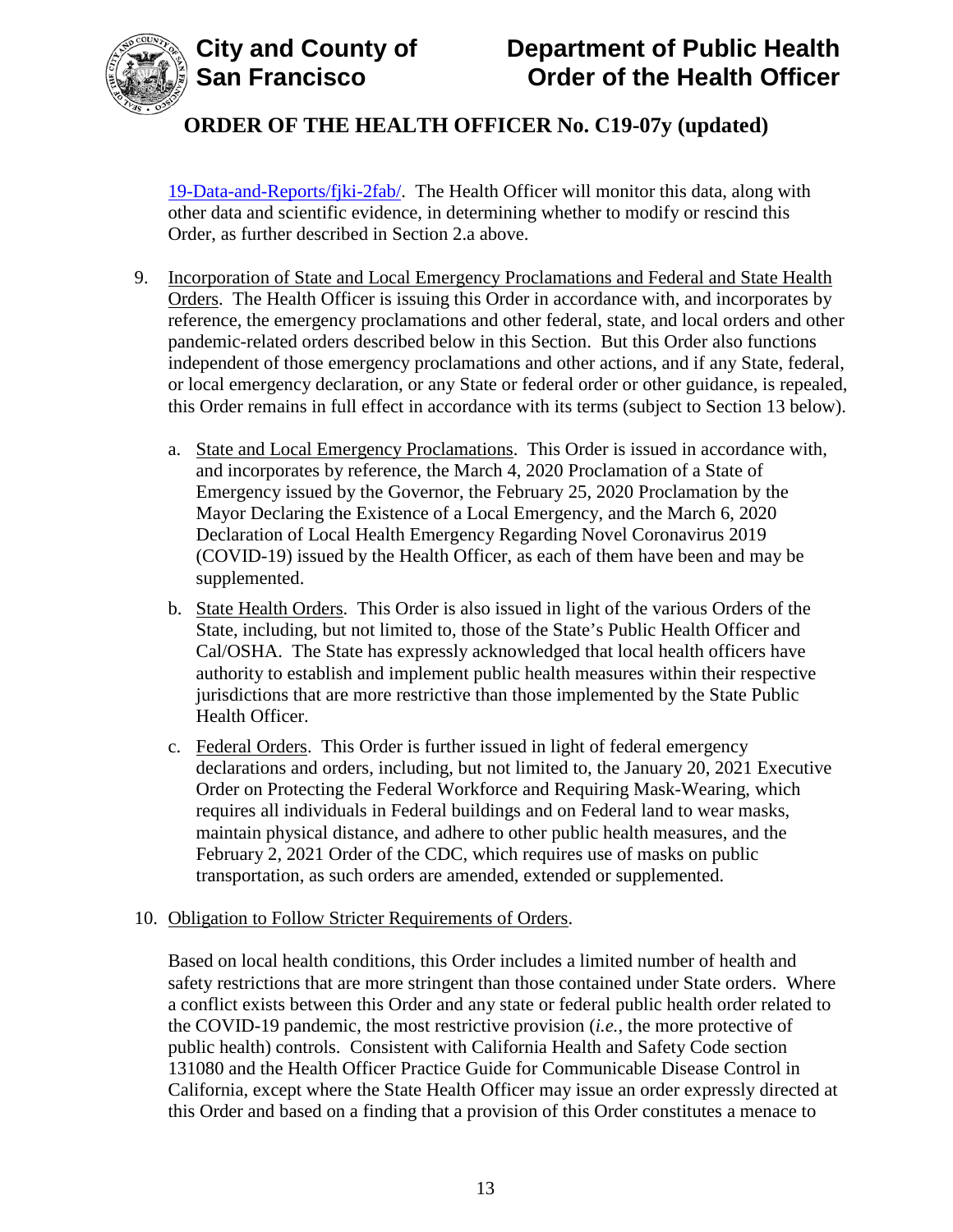

public health, any more restrictive measures in this Order continue to apply and control in this County.

## 11. Obligation to Follow Health Officer Orders and Directives and Mandatory State Guidance.

In addition to complying with all provisions of this Order, all individuals and entities, including all Businesses and governmental entities, must also follow any applicable orders and directives issued by the Health Officer (available online at [www.sfdph.org/healthorders](https://www.sfdph.org/healthorders) and [www.sfdph.org/directives\)](https://www.sfdph.org/directives) and any applicable mandatory guidance issued by the State Health Officer or California Department of Public Health. To the extent that provisions in the orders or directives of the Health Officer and the mandatory guidance of the State conflict, the more restrictive provisions (*i.e.*, the more protective of public health) apply. In the event of a conflict between provisions of any previously-issued Health Officer order or directive and this Order, this Order controls over the conflicting provisions of the other Health Officer order or directive. And to the extent the continuing term of another order of the Health Officer is tied to the duration of the Stay-Safer-At-Home Order, this Order shall be deemed a continuation of the Stay-Safer-At-Home Order for those purposes only.

#### 12. Enforcement.

Under Government Code sections 26602 and 41601 and Health and Safety Code section 101029, the Health Officer requests that the Sheriff and the Chief of Police in the County ensure compliance with and enforce this Order. The violation of any provision of this Order (including, without limitation, any health directives) constitutes an imminent threat and immediate menace to public health, constitutes a public nuisance, and is punishable by fine, imprisonment, or both. DPH is authorized to respond to such public nuisances by issuing Notice(s) of Violation and ordering premises vacated and closed until the owner, tenant, or manager submits a written plan to eliminate all violations and DPH finds that plan satisfactory. Such Notice(s) of Violation and orders to vacate and close may be issued based on a written report made by any City employees writing the report within the scope of their duty. DPH must give notice of such orders to vacate and close to the Chief of Police or the Chief's designee to be executed and enforced by officers in the same manner as provided by San Francisco Health Code section 597. As a condition of allowing a Business to reopen, DPH may impose additional restrictions and requirements on the Business as DPH deems appropriate to reduce transmission risks, beyond those required by this Order and other applicable health orders and directives.

## 13. Effective Date.

This Order becomes effective at 12:01 a.m. on June 15, 2021 and will continue, as updated, to be in effect until the Health Officer rescinds, supersedes, or amends it in writing.